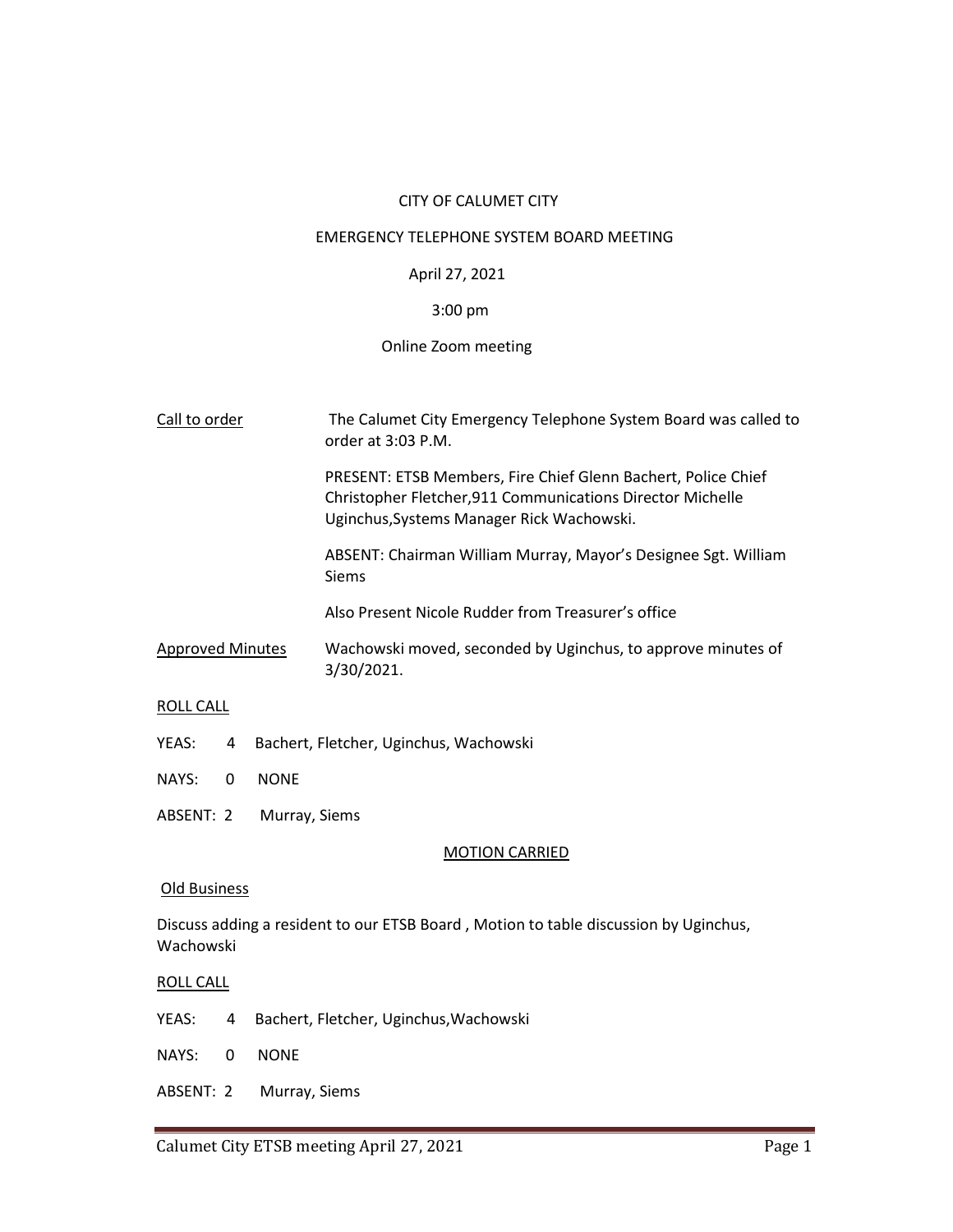# MOTION CARRIED

# New Business

Motion to table the renewal contract from Miner Electronics (815-00) till Director Uginchus can receive additional information from Miner Electronics.

Motion to approve the replacement for the four positions in the dispatch center with new computers and new monitors along with configurations by Complex solutions in the amout of \$18,190.00 and have treasurer remit payment.

Motion by Wachowski, Seconded by Fletcher

#### ROLL CALL

- YEAS: 4 Bachert, Fletcher, Uginchus, Wachowski
- NAYS: 0 NONE
- ABSENT: 2 Murray, Siems

#### MOTION CARRIED

Motion to approve the purchase of new Tripplite rack for server equipment and have Complex Network Solutions move all components over in the amount of \$3,630.80 and have treasurer remit payment.

Motion by Wachowski, Seconded by Uginchus

#### ROLL CALL

- YEAS: 4 Bachert, Fletcher, Uginchus, Wachowski
- NAYS: 0 NONE
- ABSENT: 2 Murray, Siems

#### MOTION CARRIED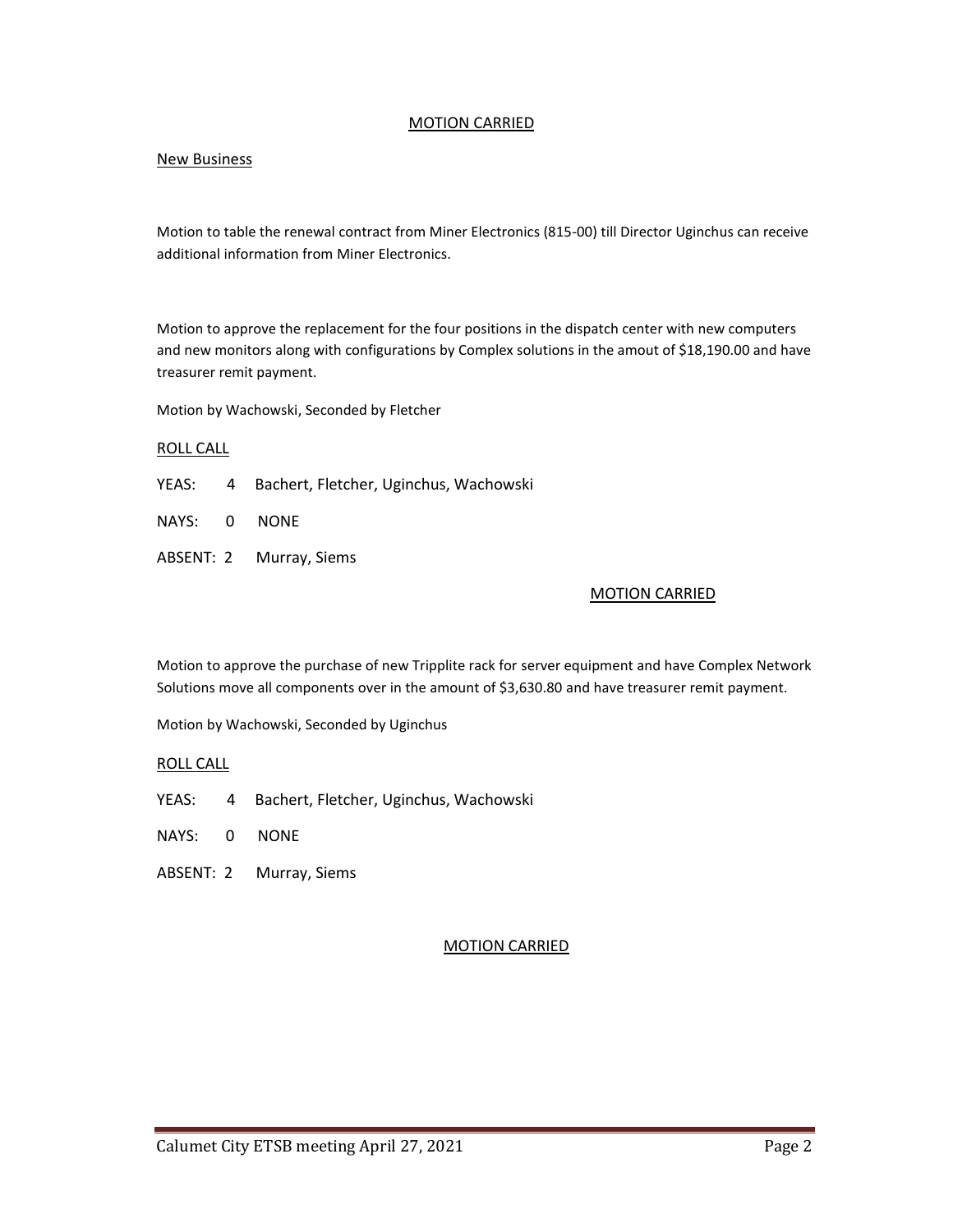Approve posting for Telecommunicator position on the Blue Line in the amount of \$298.00 and have treasure to remit payment.

Motion Bachert, Seconded Fletcher

ROLL CALL

- YEAS: 4 Bachert, Fletcher, Uginchus, Wachowski
- NAYS: 0 NONE
- ABSENT: 2 Murray, Siems

# MOTION CARRIED

Treasurer's Report Nicole Rudder was present from the Treasurer's office. Rudder advised that we received our second repayment from the NG9-1-1 2020 Grant in the amount of \$43,719.81

Approve bill listing : \$ 800.88

| <b>Miner Electronics</b>                             | 4/1/2021 | May 2021 contract 878-00                               | \$731.74 |
|------------------------------------------------------|----------|--------------------------------------------------------|----------|
| Language Line                                        |          | 3/31/2021 March 2021 services                          | \$45.39  |
|                                                      |          | Michelle Uginchus 1/31/2020 Fed Ex NG911 grant mailing | \$23.75  |
| Motion to approve bill listing in amount of \$800.88 |          |                                                        |          |

Motion by Fletcher, seconded by Uginchus.

ROLL CALL

YEAS: 4 Bachert, Fletcher, Uginchus, Wachowski

NAYS: 0 NONE

ABSENT: 2 Murray, Siems

#### MOTION CARRIED

Uginchus did advise the board that the next scheduled meeting she would not be available and if could move the meeting date up one week.